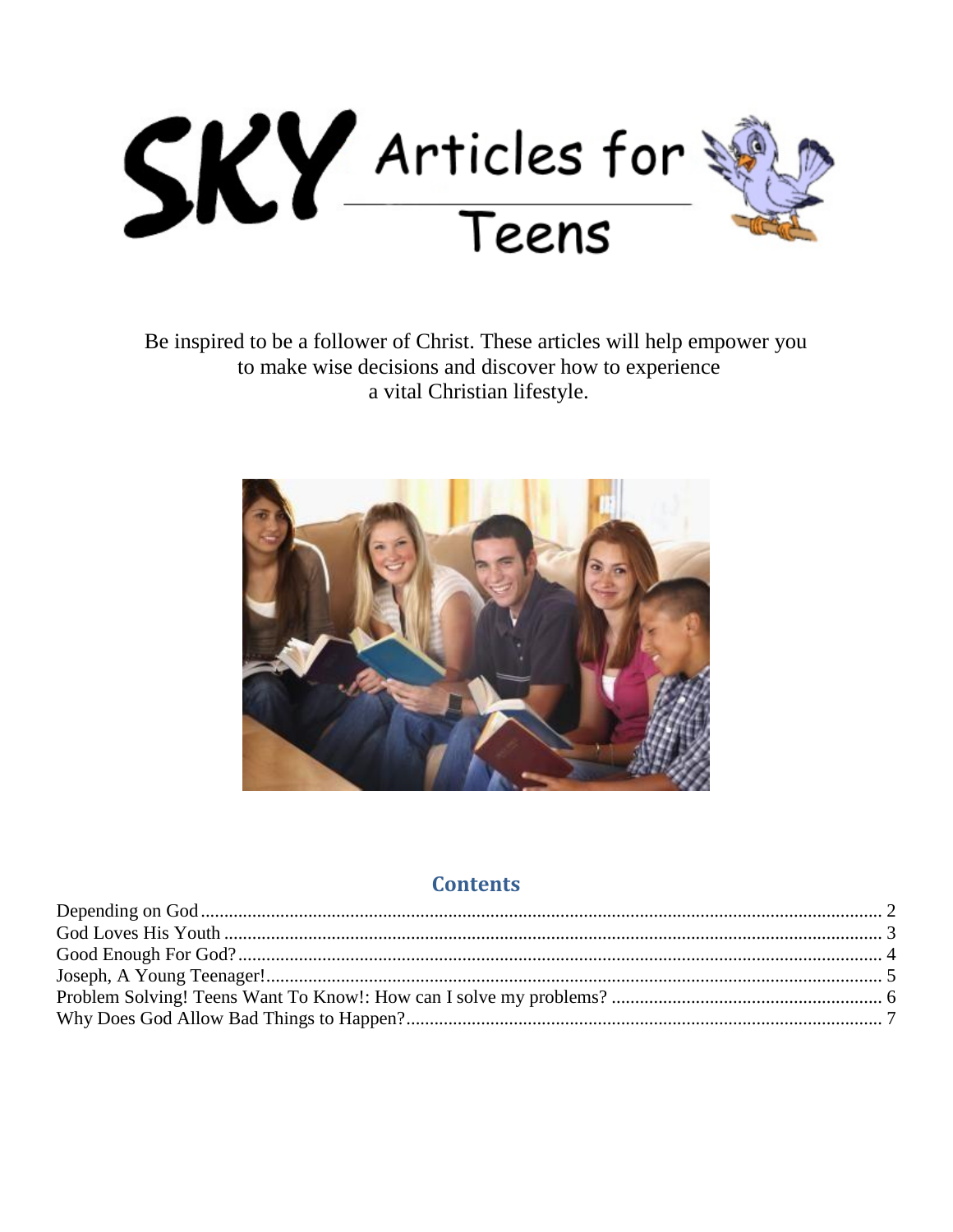# <span id="page-1-0"></span>**Depending on God**

by Loren M. Chamberlain

Most people believe they can do almost anything in today's world. Scientists are discovering cures for diseases that were once thought to be incurable. Virtual reality can take us places we never thought possible. Sports records are being shattered on a daily basis. Technology and the information age has made it possible for humans to do a great deal with their minds, bodies, abilities and talents. However, humans are still just flesh and blood. No matter how far we advance intellectually or physically, we will never come close to being as awesome and as powerful as God. We live in a world under the sway of Satan. The impressions we receive from the world is that we must be tough, strong, unbending and harsh, but we are reminded by the word of God that it is "Not by might, nor by power, but by my spirit." The key words are "by my spirit" (Zechariah 4:6).

It is only through God's Spirit that anything of lasting value is accomplished. God is on the side of the follower of Christ. As you live for God, determine not to trust in your own strength or abilities, but instead depend on God and work in the power of His Spirit. God wants us to depend on His Spirit, learning to trust His Sprit instead of our own power.

There are certain things His Spirit can do that we could never accomplish in our own strength. God's Spirit leads in many different ways. No matter how smart or strong we think we are, we can't outdo the Spirit of God. In 1 Chronicles we read, "Yours is the mighty power and glory and victory and majesty. Everything in the heavens and earth is yours, O Lord, and this is your kingdom. We adore you as being in control of everything" (1 Chronicles 29:11, TLB). Dependence on God means counting on His control of everything. Though we live in a world that is constantly changing and mostly for the worse rather than the better, we must put our lives in the hands of our Saviour Jesus Christ who is "the same yesterday, and today, and for ever" (Hebrews 31:8). As we look around the world, watching life come and go, material things decaying and friends changing, the only thing we can truly rely on is God's control. His purpose for us and His love never changes. Once we truly comprehend this wholeheartedly, we will have real peace and security. To truly depend on God means counting on Him for our daily needs.

When life seems easy we depend on our own skills and abilities, but we turn to God when we feel unable to solve life's problems for ourselves. To depend on God is not defeat or weakness, but an admission and realization that without Him we are powerless and need contact with Him constantly. God is our source of power and it is by staying in constant contact with Him we receive His help in our time of need. By cultivating this attitude, problems will drive us to God rather than away from Him. We must practice and learn how to rely and depend on God daily.

Dependence on God also means counting on the power of prayer. The disciples of Jesus often faced many difficult and dangerous situations that could only be resolved by prayer. Prayer is a great key which gives us a personal relationship with our Father and unlocks the faith of Christ in us.

Effective prayer needs at least two things: an attitude of complete dependence on God, and an action which involves asking. Prayer demonstrates our total reliance on God as we with a humble attitude invite Him to fill us with the faith and power of Jesus Christ. There is no substitute for prayer if we are to deal effectively with impossible circumstances. God the Father through Jesus Christ is the only one we can totally depend on in our time of continuing need.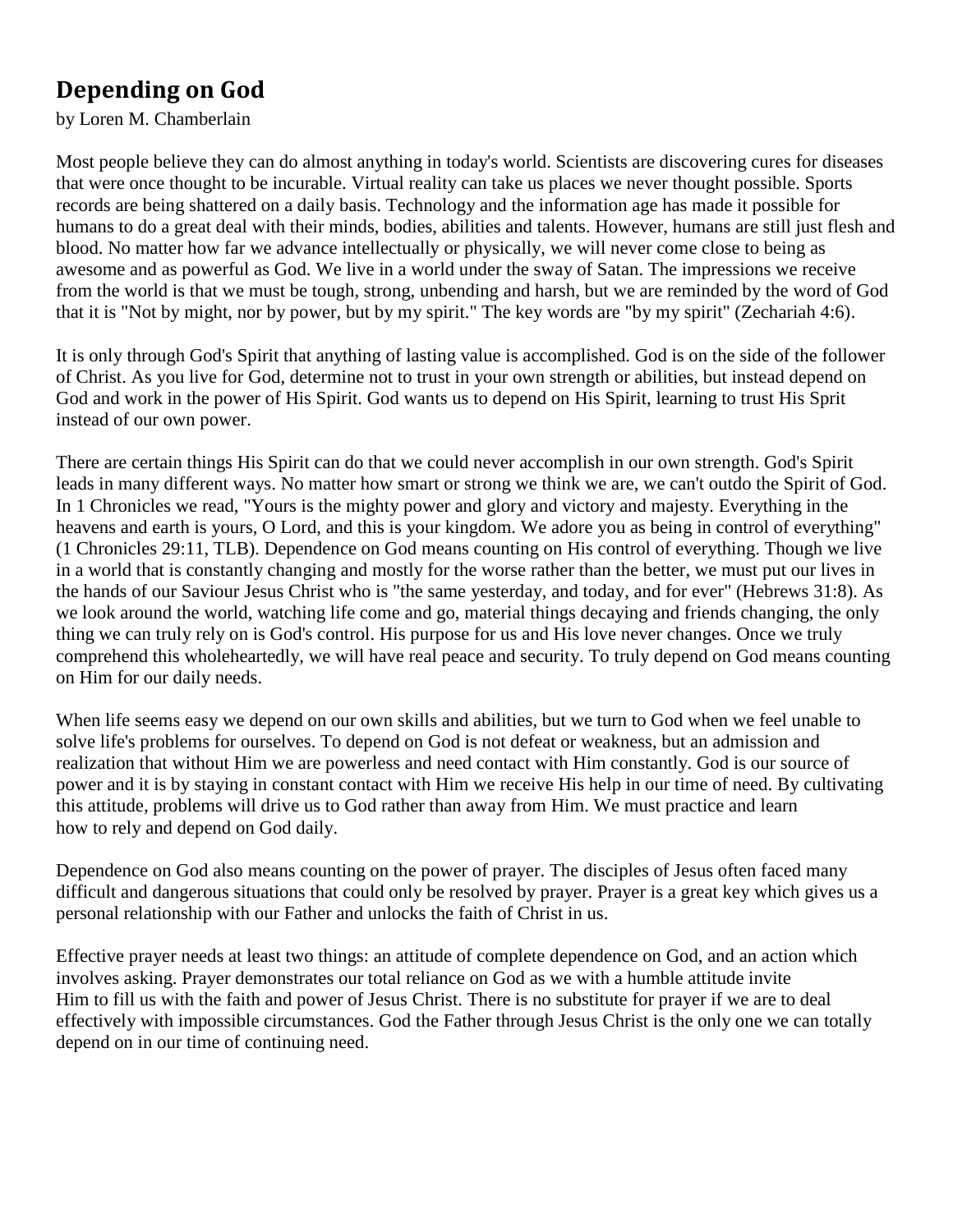## <span id="page-2-0"></span>**God Loves His Youth**

#### by Loren M. Chamberlain

It was really great when you got that letter or e-mail from an older friend or relative who is really important to you, right? You didn't skip a line when you read it, did you? You probably read every word and some of them more than once.

That is very likely how it was for young Timothy when he received the apostle Paul's letters. Timothy was like a son to Paul. You can tell from Paul's letters to Timothy that he loved him very much. Paul took him on trips and taught him important things. Paul invested a great deal in young Timothy's life.

One of the neat things about those letters Paul sent to Timothy was that Paul was writing to a young person. Paul was sure Timothy had a lot to offer and Timothy was willing to listen and learn. We are reminded by these letters that God uses people of all ages. No matter how young or old you are, if you are willing, have faith in God and love others, God can use you.

**"Let no one despise your youth, but be an example to the believers in word, in conduct, in love, in spirit, in faith, in purity" (1 Timothy 4:12).**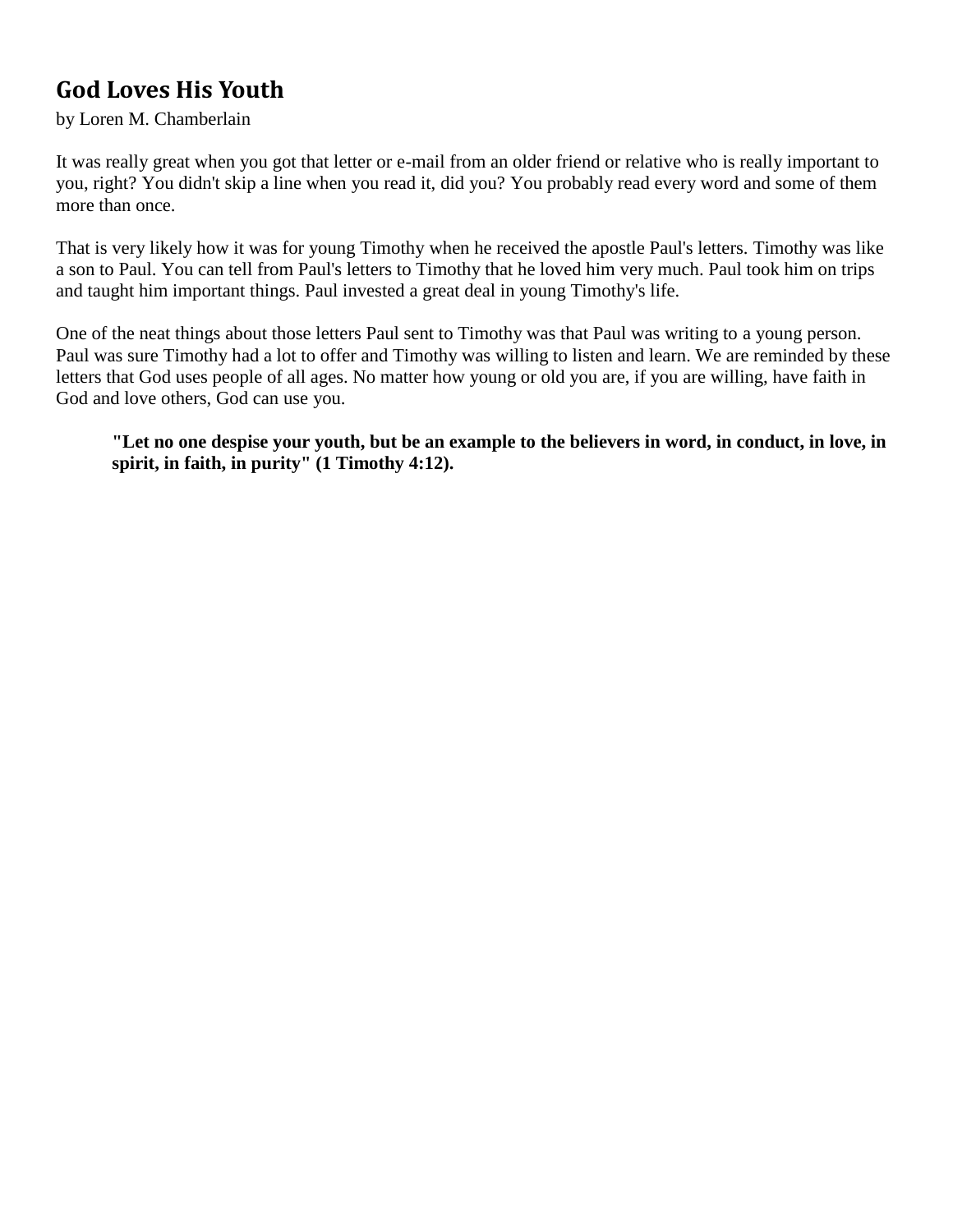## <span id="page-3-0"></span>**Good Enough For God?**

by Loren M. Chamberlain

Are we good enough for God? Well, no we aren't. But just because we are not good enough for God does not mean that He will not save us. Sometimes we might even think, "salvation is for everyone but me!" If these thoughts ever crossed your mind, you probably aren't alone. However, take the time to read this cool verse. "He who did not spare His own Son, but delivered Him up for us all, how shall He not with Him also freely give us all things?" (Romans 8:32)

Isn't that great? If God gave His son for you, He isn't going to hold back the gift of salvation! If Christ gave His life for you, He isn't going to turn around and condemn you! God really wants to give you all things. Of course He is not going to give you your own Jet aircraft if you are still working on getting your auto drivers license. Neither would your parents. (Please love them, respect them, and obey them. You really will make points with God by doing so.)

God is a great giver. A lot of people are under the impression that God is a taker-- always wanting something from them, but this is not true. Notice Jesus' own words in John 10:10. "The thief does not come except to steal, and to kill, and to destroy. I have come that they may have life, and that they may have it more abundantly." God wants you blessed with abundance. Satan is the thief who comes to steal your lunch and everything else you've got. Satan is the one who accuses. However, we needn't fear, because Jesus is interceding for us in heaven right now and God has acquitted us and removed our sin and guilt. You see, Jesus is the advocate for our defense, and He stands at God's right hand to present our case. He mediates between God and us. As our representative, He intercedes for us before God and assures us of God's forgiveness. Naturally, we must be sorry for sinning against God and ask Him to forgive us in the name of His Son Jesus. Jesus has more authority than anyone else because He is truly God and truly man. He is always at God's right hand and always available when we pray.

God wants to give you the desires of your heart, up to a point. Obviously, He is not going to give you what is contrary to His law. There is a principle here that is good to remember. "God will not bless anything that is contrary to His Law." So, it is a wise thing to consider what we ask God for. It is also a wise thing to seek after Him. When we do, with all our heart, He will then begin to put good desires in our hearts. As we begin to understand how good and how right His desires are for us they'll become our desires too. Also, remember your parents. They love you. They want the best for you just as God does. And lets face it, parents know us pretty well, so seek their advice.

In the coming years you'll make many important decisions about your future. No matter how carefully you plan, the results are not completely in your hands. Trust God to be with you as you make a decision, and when you act on it. There are few opportunities that come without risk, and every decision you make is an opportunity to grow, mentally, physically, and spiritually. As you put your hand in the Hand of God, know that He will guide you and bless you as you travel His pathway of life while you make decisions that will shape your life for the good of yourself and others.

Are we good enough for God? The answer is still No! But, God is more than good enough for us, and He wants to give us "All Things."

Check out these Scriptures: **Romans 8:31-39; Psalm 37:4; Psalm 2:8; John 14:14; Hebrews 4:14-16**.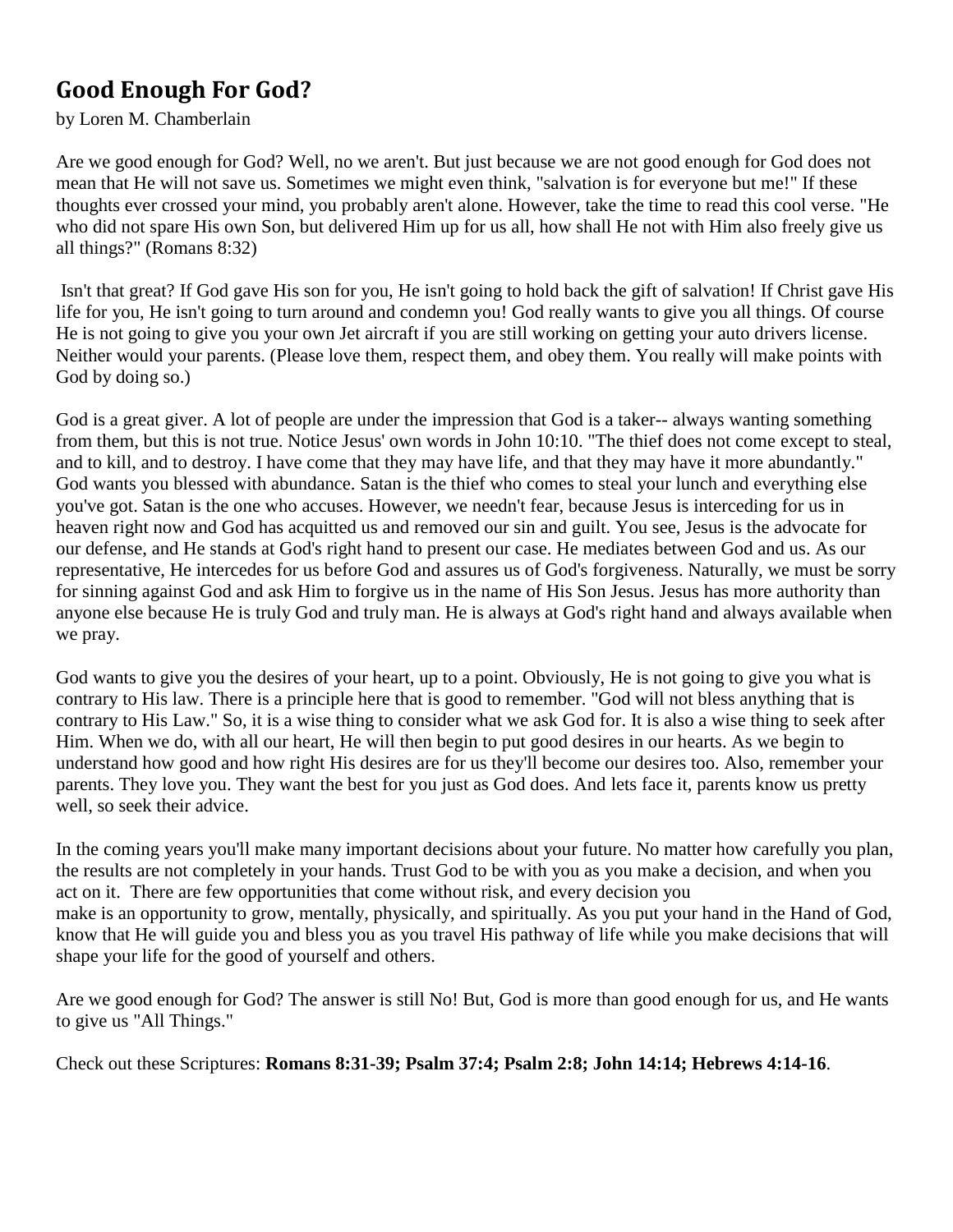## <span id="page-4-0"></span>**Joseph, A Young Teenager!**

#### by Loren M. Chamberlain

It seems that some young people know exactly what they will accomplish in life. In Joseph's case, God gave him a vivid set of dreams that placed him in the role of ruler over his father and eleven brothers. His brothers naturally believed their younger brother was arrogant, rude, and silly.

Joseph was only seventeen. He had great confidence and self-assurance, which was increased by being his father's (Jacob), favorite son, but most of all by knowing of God's designs on his life. Do you know God's designs for your life? Being a favorite son of his father created an unbearable situation between Joseph and his older brothers, who eventually conspired against him. Their jealousy and anger grew to the point where they considered killing him, but decided instead to sell him into slavery. What his brothers didn't know was that they were actually working out God's plan. Joseph was still a teenager when he found himself a slave in Egypt.

Though now only a slave, Joseph did not give up his personal integrity and work ethic. By his own personal efforts, he earned the trust of others. No matter what life handed him, Joseph was determined to make a difference, and he worked at it. He put to use the many abilities and talents God had given him. Only a slave now, he worked to make a difference in his master's home. Though innocent and unfairly imprisoned, he made a difference in prison. Given an opportunity to serve, he made a difference in a nation.

By his efforts and with God's help Joseph established a massive preparation for a coming famine, which saved Egypt and her neighbors. Later, Joseph was to see his dream come true. His entire family bowed before him, not recognizing him as a brother but appreciating his generosity as the magistrate of Egypt. Joseph knew God's hand was on his life. Never did his confidence in that fact diminish. His present circumstance never caused him to limit the power and ability of God to make a difference through his life. He was betrayed and deserted by his family, exposed to sexual temptation, and punished for doing the right thing. He endured a long imprisonment and was forgotten by those he helped. In spite of all these unfair things, his positive response transformed each setback into a step forward.

Finally in the end of the story Joseph said to his brothers, "Please come near to me. So they came near. Then he said: I am Joseph your brother, whom you sold into Egypt. But now, do not therefore be grieved or angry with yourselves because you sold me here; for God sent me before you to preserve life. For these two years the famine has been in the land, and there are still five years in which there will be neither plowing nor harvesting. And God sent me before you to preserve a posterity for you in the earth, and to save your lives by a great deliverance. So now it was not you who sent me here, but God; and He has made me a father to Pharaoh, and lord of all his house, and a ruler throughout all the land of Egypt." (Genesis 45: 4-8)

The vision you have of your future may not be as clear to you as Joseph's vision was to him, but that does not mean that God does not have plans for your life. Neither does this mean that your confidence in God should be less than Joseph's or diminished in anyway. The key is to remember, that faith doesn't rest on a vision, but on God. God is certainly big enough to work out His plans in your life, no matter what trials, tribulations, or obstacles you encounter. So develop a Joseph-like attitude that demonstrates that God is with you!

Check out these Scriptures: **Genesis 37-50; Hebrews 11:21, 22**.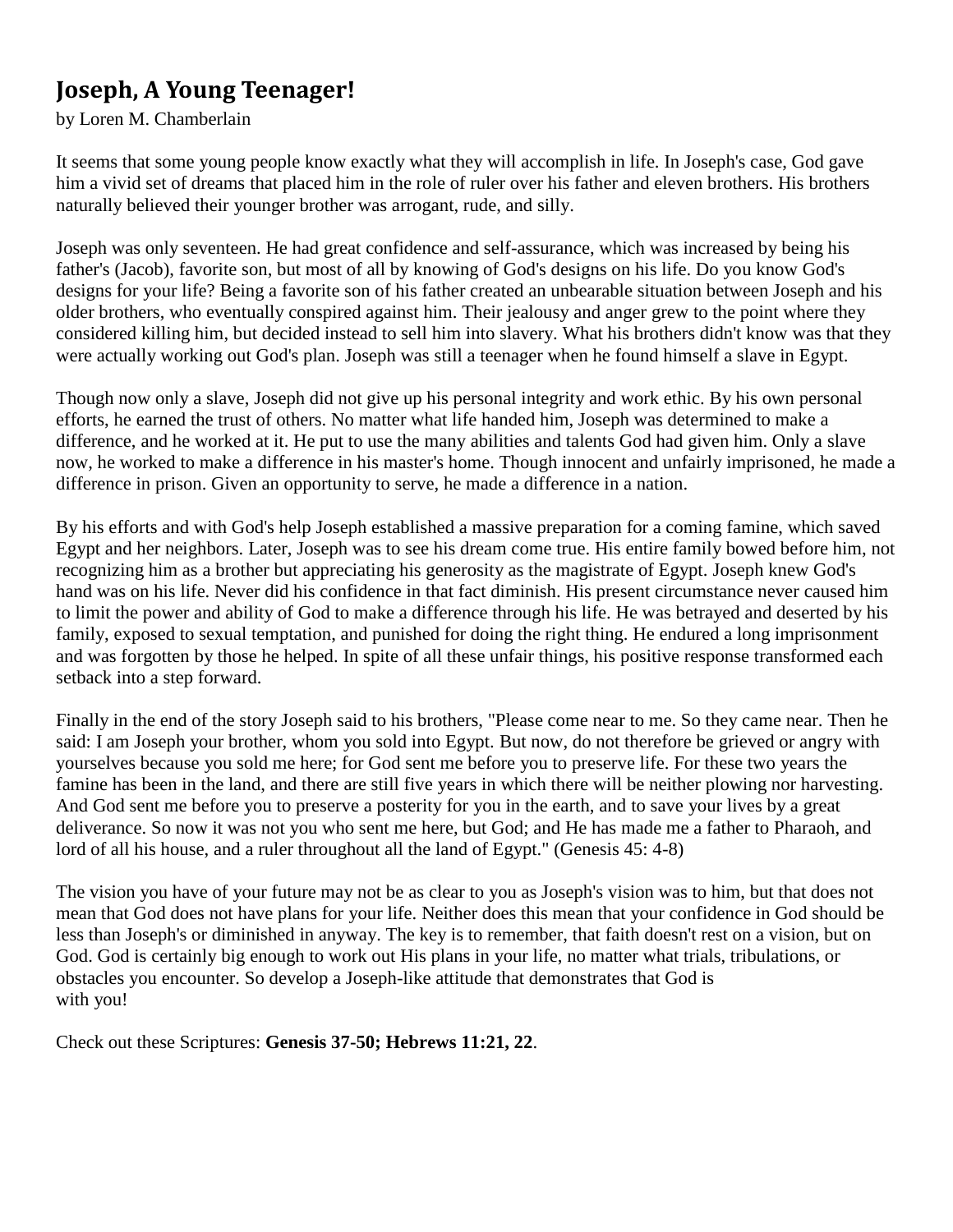#### <span id="page-5-0"></span>**Problem Solving! Teens Want To Know!: How can I solve my problems?**

by Loren M. Chamberlain

Been getting any jabs or snide remarks lately for being a Christian? Have you been laughed at lately? Been made fun of because you returned a Twenty dollar bill you found to it's rightful owner? Well, take heart, relief is on its way. When Jesus returns He will give you rest from Troubles. You won't have to fight your own battles anymore because Jesus is going to take over in flaming fire with His powerful angels. All your enemies who would persecute you will be vanquished by Jesus, your personal Savior! Many times we face battles that are too big for us. The trouble seems overwhelming. Be courageous and wise enough to know which battles are yours and which battles are the Lords. Let the Lord fight those overwhelming battles for you.

Oh sure, its easy to say, "Let the Lord fight my battles for me," but how do I do that? Well, on the one hand it could be very easy. On the other hand it may be a little awkward in the beginning. We all know what it's like when me meet someone new. We just aren't sure what to say or do. We may want to be friends with someone, but how do we make this new person in our life a "Lifetime Friend?"

Why are the characters in funny papers or comic strips presented as Super-Heroes? All people need friends and everyone needs help from time to time with super-problems of life they can't seem to solve alone. People gravitate to Super-Heroes like Superman, Superwoman, Batman, Spiderman, etc. Wouldn't we all like to have a real Super-Hero for our best friend?

How did we establish a relationship with our best friend-- by sharing many things about ourselves with that person. Perhaps even our future hopes and dreams. We spend a lot of time with friends, so we get to know them pretty well. We find out where they live, what kind of clothes they like to wear, what kind of car they would like, and even their future hopes and dreams. Most importantly, do they have trust-worthy character or are they a character! We may confide in a best friend, sharing some of our most sacred secrets. In other words, we spend a lot of time with our friends and therefore, we learn whether we can trust them or not. That's why some of them turn out to be best friends and sadly, some don't. Guess what happens when our best friends move away and we fail to keep in contact with them? We lose touch with them and we become very sad because we know how hard it is to find a good friend.

Well, if only people knew it, they could all have real Super-Heros for their best friends. All they have to do is get in touch with Them. Of course I'm talking about God the Father and Jesus and you can talk to Them anytime. They are the greatest of all "Super-Heroes." So how do we get in touch? By a method called "Prayer." Greater still, there isn't a single problem They can't solve. We can tell Them all our problems, good or bad, and They will still be our best friends. They won't tell anyone our secrets, They won't move away from us, They will supply all our needs and yes, sometimes many of our wants too. Got a major problem? Ask God the Father for the answer to any overwhelming problem, and tell Him Jesus sent you! He can, and will solve your problems and overcome all your enemies. Not only that, but if we make God the Father and Jesus Christ the centrality of our life, They will be our best friends, and They will give us Eternal Life.

Whether we know it or not, problems are inevitable. However, we don't have to face them alone. What we need to know is how to respond to them. James says, "Consider it pure joy, my brothers, whenever you face trials of many kinds, because you know that the testing of your faith develops perseverance. Perseverance must finish its work so that you may be mature and complete, not lacking anything (James 1:2-4, NIV) James assumes we are going to have problems, but we can profit from them. The point is not to pretend to be happy when we face painful problems, but to have a positive outlook ("consider it pure joy") because of what problems can produce in our life. James wants us to turn these problems into times of learning. Tough times can teach us tough lessons and perseverance. Surely we have all heard the old cliche, "When things get Tough, the Tough get going." God wants us to be strong, not a bunch of whining wimps!

For further personal Bible Study look up these other Scriptures dealing with perseverance (also called patience and steadfastness), see **Romans 2:7; 5:3- 5; 8:24-25; 2 Corinthians 6:3-7; and 2 Peter 1:3-9**